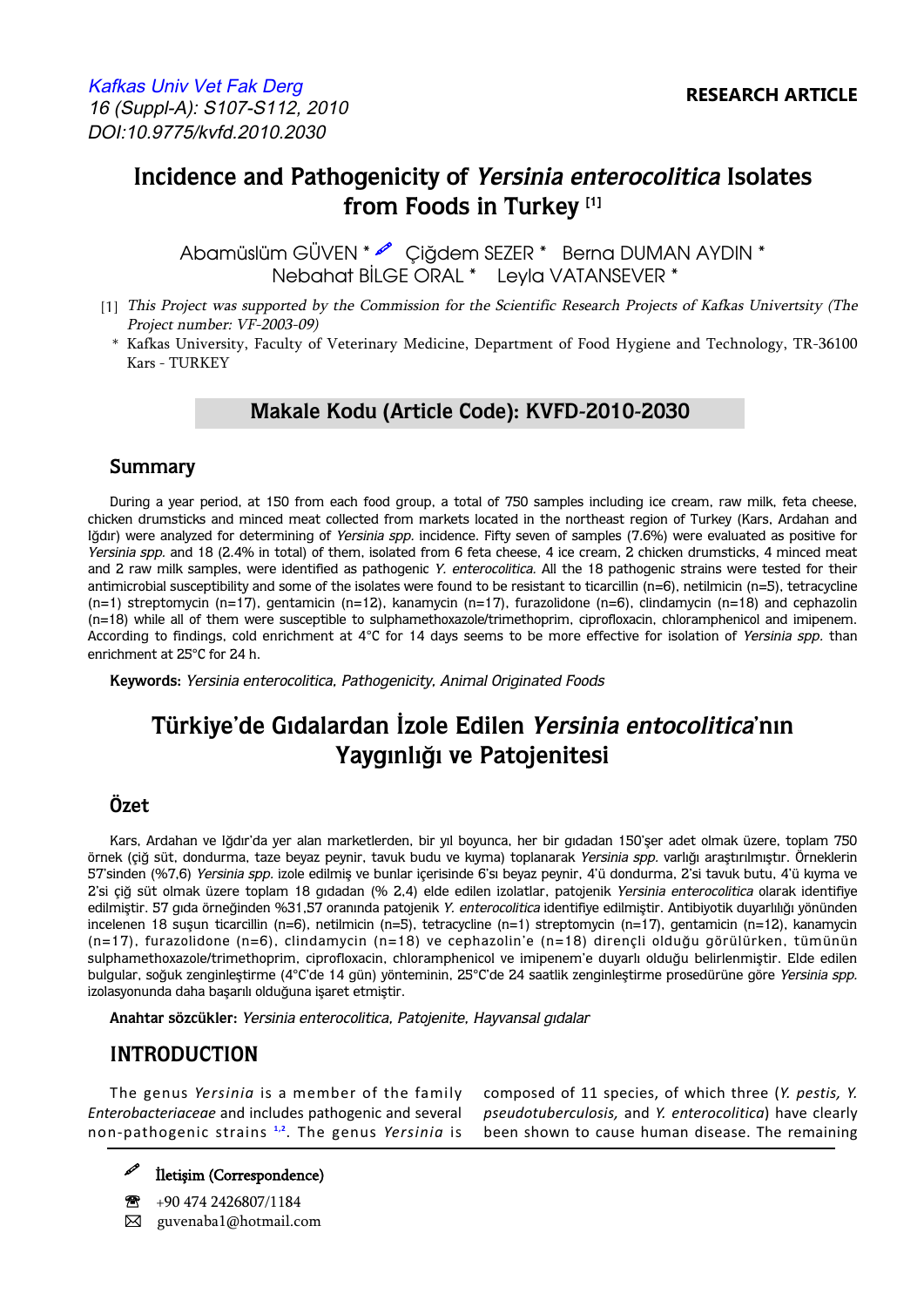<span id="page-1-0"></span>eight species considered as nonpathogen (*Y. frederiksenii, Y. intermedia, Y. kristensenii, Y. bercovieri*, *Y. mollaretii, Y. rohdei, Y. ruckeri* and *Y. aldovae*) have not been studied extensively due to the absence of classical *Yersinia*  virulence markers **[3](#page-4-0)** . Currently, *Y. enterocolitica* is represented by six biovars (1A, 1B and 2-5) and more than 50 serovars. The virulence of the pathogenic biovars namely 1B and 2-5 is attributed to the presence of a 70-kb pYV (plasmid for *Yersinia virulence*) and certain chromosomal genes **[4](#page-4-0)** . *Y. enterocolitica* is an important entero-pathogen can cause acute enteritis (especially in children), enterocolitis, mesenteric lymphadenitis, and terminal ileitis. Colonization of the intestinal tract is the primary event of the successful enteric pathogen **[5](#page-4-0)** .

The pathogenic bacterium *Y. enterocolitica* has become increasingly important as a food contaminant. Of special significant in food hygiene is the ability of *Y. enterocolitica*  to grow in refrigerated foods **[6](#page-4-0)** . The psychrotrophic bacterium *Y. enterocolitica* which is able to grow at temperatures close to 0°C is characterized by temperaturedependent adaptations **[7](#page-4-0)** . Yersiniosis is a typical foodborne disease. Yersinia has been frequently isolated from a variety of foods like untreated milk, chocolate milk, dairy cream and ice cream, vegetables like carrots, tomatoes, lettuce, celery and mushrooms, raw hare, beef and lamb. It has also been isolated from drinking water **[8](#page-4-0)** .

Difficulties associated with the isolation of pathogenic *Y. enterocolitica* stem from the small number of pathogenic strains in the samples and the large number of organisms in the background flora, especially in food and environmental samples. However, in order to get epidemiological information, *Y. enterocolitica* isolates are needed. Thus, at least one culture methods has to be used in parallel to PCR method. Selective enrichment is needed, especially when food samples are studied. However, no single procedure is currently available which will recover all bioserotypes **[9](#page-4-0)** . However, the detection, isolation and enumeration of *Y. enterocolitica*  remain problematic. The development of isolation procedures which clearly differentiate pathogenic from non-pathogenic variants has been difficult **[6,9](#page-4-0)**.

*Y. enterocolitica* and related species have been isolated from many types of food **[8,10-16](#page-4-0)**. The majority of these food isolates differ in biochemical and serological characteristics from typical clinical strains and are usually mentioned 'non-pathogenic' or 'environmental' Yersinia strains **[6,17](#page-4-0)**. It is important to determine the pathogenic significance of the isolates. *Y. enterocolitica*  is thought to be a significant food-borne pathogen although the incidence of the pathogenic isolates in foods is low **[6,17-19](#page-4-0)**.

In the northeast region of Turkey, cheese, cream, butter and ice cream are made traditionally using raw milk. Although the consumption rate of unpasteurized dairy products is gradually decreasing in Turkey, little no more information about the incidence of pathogenic *Yersinia spp.* has been documented. In this study, it was aimed to evaluate the presence of pathogenic *Y. enterocolitica* in some foods marketed in a part of the northeast area of Turkey and determine of resistance of isolates to some antibiotics.

## **MATERIALS and METHODS**

#### *Samples*

A total of 750 samples including 150 ice cream, 150 raw milk, 150 fresh (feta) cheese, 150 chicken drumsticks and 150 minced meat were collected from markets in three cities (Kars, Ardahan and Iğdır) located at the Northeast of Turkey. Food samples were randomly selected and delivered to the laboratory in an ice box at 4°C within 2 h from collection and tested immediately upon arrival.

#### *Isolation and Identification of Yersinia spp.*

A 25 g of sample was aseptically added to 100 ml 0.01 M Phosphate Buffered Saline (PBS, pH 7.6) in a sterile stomacher plastic bag and homogenized for 2 min. The homogenates were incubated at 25°C for 10 min. Different enrichment procedures were applied. One of the methods was adding a 20 ml from homogenate to 80 ml TSB (Trypticase soya broth- Oxoid CM 0129B) and enriching at 25°C for 24 h. Another procedure was adding a 20 ml from homogenate 80 ml PBS (Phosphate Buffered Saline) and enriching at 4°C for 14 days (cold enrichment). The samples were treated with KOH (0.5% KOH in 0.5% saline) to suppress background flora after enrichment. Subculturing on selective CIN agar plates (Yersinia Selective Agar Base -Oxoid CM 0653B) was applied according to the method of the FDA **[20](#page-4-0)**. One to five susceptible colonies of typical "bull's eye" appearance on the CIN agar plates, if available, were streaked onto Tryptone Soya Agar (Oxoid CM 0131B) plates to create a pure culture. All the isolates from pure cultures were examined for Gram staining, utilization of Simmon's citrate, Kligler's Iron agar reaction and urease activity **[20](#page-4-0)**.

#### *Confirmation and Biogrouping of Yersinia enterocolitica*

All the isolates which were negative for utilization of citrate, positive for urease activity and giving an alkaline slant/acid butt without gas or H2S on KIA were submitted to further testing. In order to identification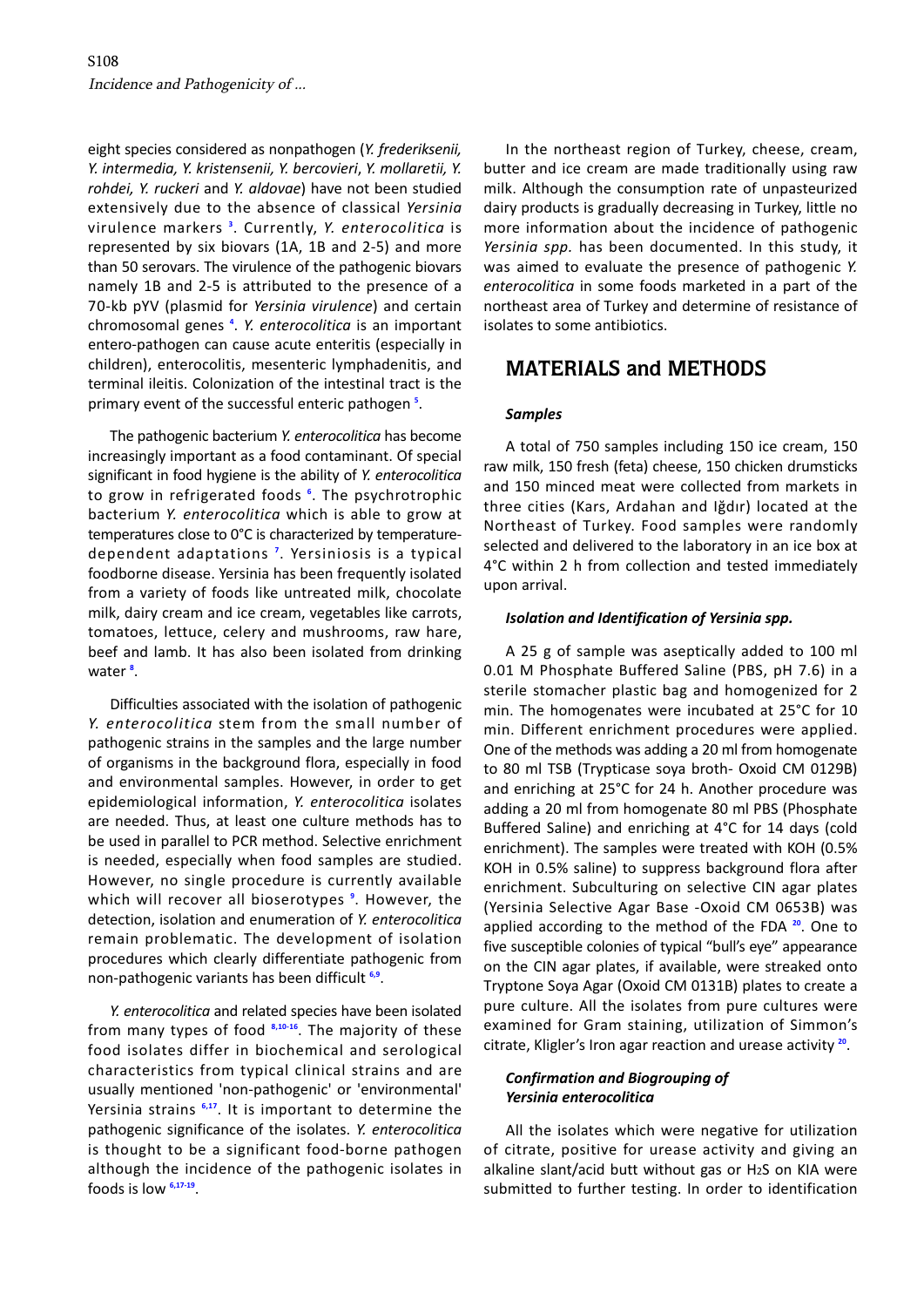and biogrouping of isolates as *Y. enterocolitica;* activities of oxidase, lysine decarboxylase, ornithine decarboxylase, β-D-glucosidase, lipase and pyrazinamidase, utilization of rhamnose, sucrose, xylose and trehalose, and salicin were evaluated. Further analyses were also conducted applying Esculin hydrolysis, Indole and Voges Proskauer tests to isolates. The reference strain *Y. enterocolitica* O: 3 (serotype 920) used in this study were purchased from culture collection of Refik Saydam Hygiene Center Ankara, Turkey. *Y. enterocolitica* isolates were biotyped according to the revised biogroup scheme of Wauters et al.**[21](#page-4-0)**, Schiemann and Wauters **[22](#page-5-0)** and FDA **[20](#page-4-0)**.

#### *Testing for Pathogenicity Markers*

*Y. enterocolitica* strains were tested for virulence by Temp-Dependent autoagglutination (25°C-35°C) in Methyl Red-Voges Proskauer broth (Oxoid CM 0043B), occur of small red colonies on CR-MOX agar and Congo red binding/crystal violet binding assays **[20,23,24](#page-4-0)**.

#### *Antimicrobial Susceptibility*

Determination of antimicrobial susceptibility of *Y. enterocolitica* strains to antibiotics which are used to treat of Yersiniosis was performed according to the National Committee for Clinical Laboratory Standards (NCCLS) **[25](#page-4-0)** using Mueller Hinton agar (Oxoid CM 0337B) and commercially available antimicrobial test discs *(Table 2).*  Results were recorded by measuring the inhibition zones and scored as sensitive, intermediate susceptibility and resistant according to the NCCLS **[25](#page-4-0)** recommendations.

### **RESULTS**

#### *Presence of Yersinia spp. in Food Samples*

In this study, two different enrichment procedures were applied to each sample as overnight and cold enrichment. All of 18 strains were recovered after cold enrichment for 14 days, but no strain was isolated from the samples enriched at 25°C for 24 h in TSB. Out of the 750 analyzed food samples, 57 samples (7.6%) were evaluated as positive for *Yersinia spp.* and 18 (2.4% in total) of them, isolated from 6 feta cheese, 4 ice cream, 2 chicken drumsticks, 4 minced meat and 2 raw milk samples, were evaluated as pathogenic *Y. enterocolitica.*  All the 18 pathogenic strains were tested for their antimicrobial resistance. A total of 31.57% of the 57 food samples including *Yersinia spp.* were contaminated by pathogenic *Y. enterocolitica.* Biotypes 1B, biotype 2, 3 and 4 were identified. Biotype distribution and test applied were documented in *Table 1.* 

#### *Antimicrobial Susceptibility Test Results*

No strain was resistant to sulphamethoxazole/ trimethoprim, ciprofloxacin, chloramphenicol and imipenem. Six isolates were resistant to ticarcillin, 5 isolates netilmicin, and 1 isolate tetracycline whereas 17 isolates were resistant to streptomycin, 12 isolates gentamicin, 17 isolates kanamycin, and 6 isolates furazolidone. All of strains were resistant to clindamycin and cephazolin *[\(Table 2](#page-3-0)).* 

| <b>Isolates</b>        | <b>Feta Cheese</b>       |                          |                          |                          |                          |                          | <b>Icecream</b> |                              |                              |                              | <b>Chicken</b><br><b>Drumsticks</b> |                          | <b>Minced Meat</b>       |                              |                              | <b>Milk</b>              |                          |                |
|------------------------|--------------------------|--------------------------|--------------------------|--------------------------|--------------------------|--------------------------|-----------------|------------------------------|------------------------------|------------------------------|-------------------------------------|--------------------------|--------------------------|------------------------------|------------------------------|--------------------------|--------------------------|----------------|
|                        | $\mathbf{1}$             | $\overline{2}$           | 3                        | $\overline{\mathbf{4}}$  | 5                        | 6                        | $\overline{7}$  | 8                            | 9                            | 10                           | 11                                  | 12                       | 13                       | 14                           | 15                           | 16                       | 17                       | 18             |
| Indole                 | $\ddot{}$                | $+$                      | $+$                      | $+$                      | $+$                      | $\overline{\phantom{a}}$ |                 | $+$                          |                              | $+$                          | $+$                                 | $+$                      | -                        | ٠                            | $+$                          | $+$                      | $+$                      | $\ddot{}$      |
| Voges Proskauer        | $^{+}$                   | $^{+}$                   | $^{+}$                   | $\ddot{}$                | $^{+}$                   | $\ddot{}$                | $+$             | $+$                          | $+$                          | $+$                          | $+$                                 | $^{+}$                   | $+$                      | $+$                          | $+$                          | $+$                      | $\ddot{}$                | $^{+}$         |
| Sucrose                | $\ddot{}$                | $^{+}$                   | $+$                      | $\ddot{}$                | $^{+}$                   | $\ddot{}$                | $+$             | $+$                          | $+$                          | $+$                          | $+$                                 | $+$                      | $+$                      | $+$                          | $+$                          | $+$                      | $+$                      | $\ddot{}$      |
| Rhamnose               | $\overline{\phantom{0}}$ | ۰                        | $\overline{\phantom{a}}$ | $\overline{\phantom{a}}$ | $\qquad \qquad -$        | -                        | -               | $\overline{\phantom{0}}$     |                              | $\qquad \qquad \blacksquare$ | $\qquad \qquad$                     | $\overline{\phantom{0}}$ | -                        | $\overline{\phantom{0}}$     |                              | $\overline{\phantom{0}}$ | $\overline{\phantom{0}}$ |                |
| Trehalose              | $^{+}$                   | $+$                      | $\ddot{}$                | $^{+}$                   | $^{+}$                   | $^{+}$                   | $+$             | $\ddot{}$                    | $+$                          | $+$                          | $^{+}$                              | $^{+}$                   | $+$                      | $+$                          | $+$                          | $+$                      | $\ddot{}$                | $^{+}$         |
| Xylose                 | $+$                      | $+$                      | $+$                      | $+$                      | $^{+}$                   | $+$                      | $+$             | $+$                          | $\qquad \qquad -$            | $+$                          | $+$                                 | $+$                      | ۰                        | $\overline{\phantom{a}}$     | $+$                          | $+$                      | $+$                      | $^{+}$         |
| Salicin                | $\qquad \qquad -$        | $\overline{\phantom{0}}$ | $\overline{\phantom{a}}$ | $\overline{\phantom{a}}$ | $\qquad \qquad -$        | $\overline{\phantom{a}}$ | -               | $\qquad \qquad \blacksquare$ | $\qquad \qquad \blacksquare$ | $\overline{\phantom{a}}$     | $\qquad \qquad$                     | $\overline{\phantom{a}}$ | ۰                        | $\qquad \qquad \blacksquare$ | $\overline{\phantom{0}}$     | -                        | $\overline{\phantom{a}}$ |                |
| Ornithine              | $^{+}$                   | $+$                      | $+$                      | $+$                      | $+$                      | $\ddot{}$                | $+$             | $+$                          | $+$                          | $+$                          | $+$                                 | $+$                      | $+$                      | $+$                          | $+$                          | $+$                      | $+$                      | $\ddot{}$      |
| Lysine                 |                          | $\overline{\phantom{0}}$ | $\overline{\phantom{0}}$ | $\overline{\phantom{a}}$ | $\overline{\phantom{a}}$ | $\overline{\phantom{0}}$ | -               | $\qquad \qquad -$            |                              | ۰                            | $\overline{\phantom{a}}$            | $\overline{\phantom{0}}$ | $\overline{\phantom{0}}$ | $\qquad \qquad -$            |                              | $\qquad \qquad -$        | $\overline{\phantom{0}}$ |                |
| Oxidase                | $\overline{\phantom{a}}$ | $\overline{\phantom{a}}$ | $\overline{\phantom{a}}$ | $\overline{\phantom{a}}$ | $\overline{\phantom{a}}$ | $\overline{\phantom{a}}$ | -               | $\qquad \qquad \blacksquare$ | $\qquad \qquad \blacksquare$ | $\qquad \qquad -$            | $\overline{\phantom{a}}$            | $\overline{\phantom{a}}$ | $\overline{\phantom{0}}$ | $\qquad \qquad -$            | $\qquad \qquad \blacksquare$ | $\overline{\phantom{0}}$ | $\overline{\phantom{a}}$ |                |
| $\beta$ -D-Glucosidase | $\overline{\phantom{a}}$ | $\overline{\phantom{0}}$ | $\overline{\phantom{a}}$ | $\qquad \qquad$          | $\overline{\phantom{a}}$ | $\overline{\phantom{a}}$ |                 | $\qquad \qquad -$            | $\qquad \qquad -$            | $\qquad \qquad -$            | $\overline{\phantom{a}}$            | $\overline{\phantom{a}}$ | ۰                        | $\qquad \qquad -$            | $\overline{\phantom{a}}$     | $\overline{\phantom{0}}$ | $\overline{\phantom{0}}$ |                |
| Esculin                | $\overline{\phantom{a}}$ | $\overline{\phantom{0}}$ | $\overline{\phantom{a}}$ | $\overline{\phantom{a}}$ | $\overline{\phantom{0}}$ | $\overline{\phantom{a}}$ | -               | $\qquad \qquad \blacksquare$ | $\qquad \qquad \blacksquare$ | $\qquad \qquad \blacksquare$ | $\overline{\phantom{0}}$            | $\overline{\phantom{a}}$ | -                        | $\qquad \qquad \blacksquare$ |                              | $\qquad \qquad -$        | $\overline{\phantom{a}}$ |                |
| Lipase                 | $^{+}$                   | $+$                      | $+$                      | $+$                      | $\overline{\phantom{0}}$ | $\overline{\phantom{a}}$ |                 | $\overline{\phantom{0}}$     |                              | -                            | $\overline{\phantom{0}}$            | $\overline{\phantom{0}}$ | $\overline{\phantom{0}}$ |                              |                              | -                        | $\overline{\phantom{0}}$ |                |
| CR-MOX *               | $^{+}$                   | $+$                      | $\ddot{}$                | $^{+}$                   | $^{+}$                   | $^{+}$                   | $+$             | $+$                          | $+$                          | $+$                          | $\ddot{}$                           | $^{+}$                   | $+$                      | $+$                          | $+$                          | $+$                      | $\ddot{}$                | $^{+}$         |
| Autoagglutination      | $+$                      | $+$                      | $+$                      | $+$                      | $+$                      | $\ddot{}$                | $+$             | $+$                          | $+$                          | $+$                          | $+$                                 | $+$                      | $+$                      | $+$                          | $+$                          | $+$                      | $+$                      | $^{+}$         |
| Pyrazinamidase         |                          |                          | $\overline{\phantom{a}}$ |                          |                          | $\qquad \qquad -$        |                 |                              |                              | $\qquad \qquad \blacksquare$ |                                     | $\overline{\phantom{a}}$ |                          |                              |                              | $\overline{\phantom{0}}$ |                          |                |
| Biotyping              | 1B                       | 1B                       | 1B                       | 1B                       | $\overline{2}$           | 3                        | 3               | $\overline{2}$               | 4                            | $\overline{2}$               | $\overline{2}$                      | $\overline{2}$           | 4                        | $\overline{4}$               | $\overline{2}$               | $\overline{2}$           | $\overline{2}$           | $\overline{2}$ |

*Table 1. Biogrouping results of Y. enterocolitica isolated from different food samples Tablo 1. Değişik gıda örneklerinden elde edilen Y. enterocolitica izolatlarının biogrupları*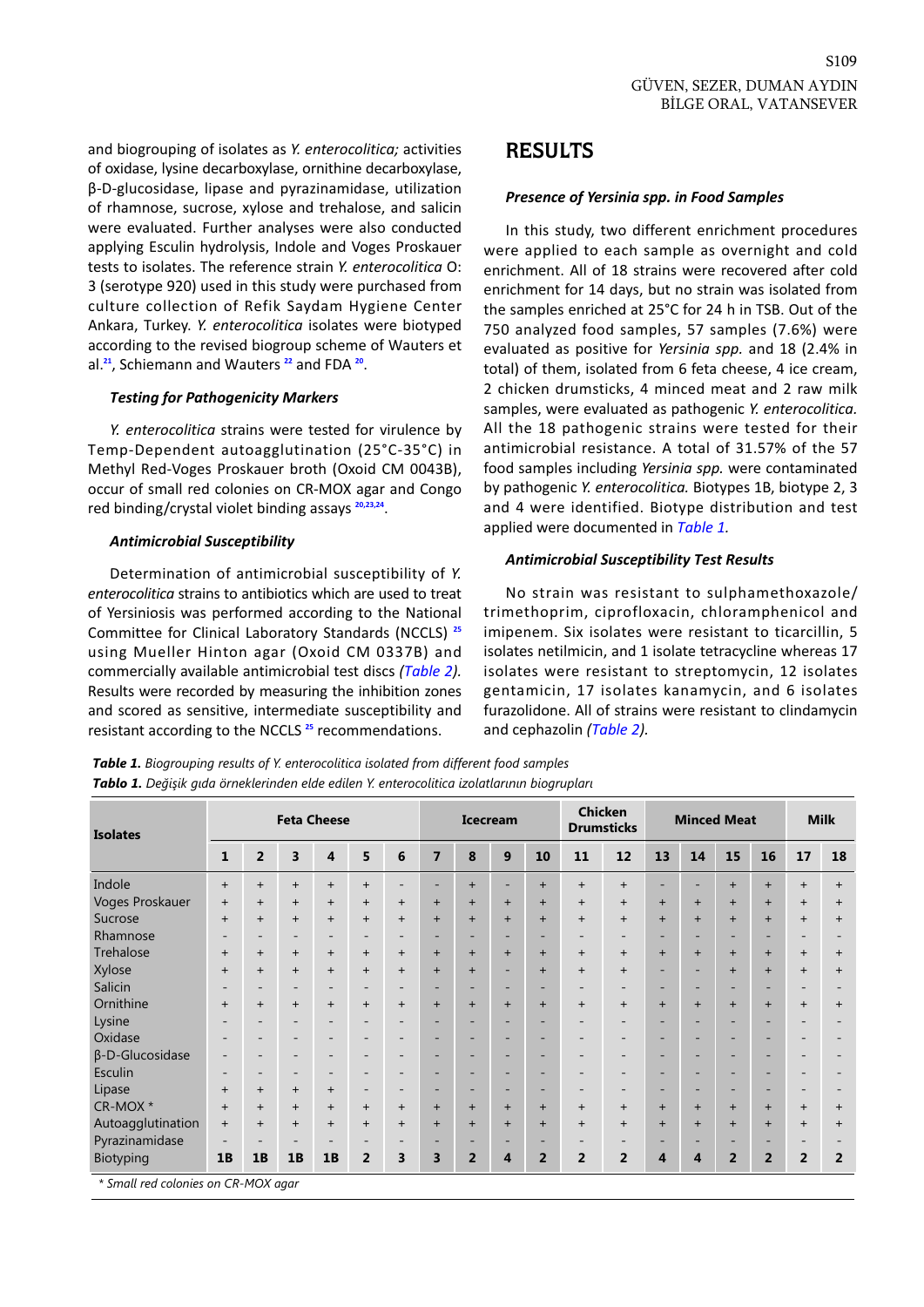|                                                          |    | Numbers of Isolates (%) |                          |                     |    |                  |  |  |  |
|----------------------------------------------------------|----|-------------------------|--------------------------|---------------------|----|------------------|--|--|--|
| <b>Antimicrobial Agent</b>                               |    | <b>Susceptible</b>      |                          | <b>Intermediate</b> |    | <b>Resistant</b> |  |  |  |
| Amikacin (30 mcg) (Oxoid CTO 107B)                       | 7  | (38.8)                  | 3                        | (16.6)              | 8  | (44.4)           |  |  |  |
| Amoxycillin/Clavulanic acid (30 mcg) (Oxoid CTO 223B)    | 6  | (33.3)                  |                          | (38.8)              | 5  | (27.7)           |  |  |  |
| Ampicillin (10 mcg) (Oxoid CTO 003B)                     |    | (0)                     | 8                        | (44.4)              | 10 | (55.5)           |  |  |  |
| Cefoperazone (75 mcg) (Oxoid CTO 249B)                   | 1  | (5.5)                   | 6                        | (33.3)              | 11 | (61.1)           |  |  |  |
| Cefotaxime (30 mcg) (Oxoid CTO 166B)                     | 13 | (72.2)                  | 5                        | (27.7)              |    | (0)              |  |  |  |
| Cephazolin (30 mcg) (Oxoid CTO 011B)                     |    | (0)                     |                          | (0)                 | 18 | (100)            |  |  |  |
| Ciprofloxacin (5 mcg) (Oxoid CTO 425B)                   | 18 | (100)                   |                          | (0)                 |    | (0)              |  |  |  |
| Chloramphenicol (30 mcg) (Oxoid CTO 013B)                | 18 | (100)                   |                          | (0)                 |    | (0)              |  |  |  |
| Clindamycin (2 mcg) (Oxoid CTO 064B)                     |    | (0)                     |                          | (0)                 | 18 | (100)            |  |  |  |
| Furazolidone (15 mcg) (Oxoid CTO 448B)                   | 4  | (22.2)                  |                          | (0)                 | 14 | (77.7)           |  |  |  |
| Gentamicin (10 mcg) (Oxoid CTO 024B)                     | 6  | (33.3)                  | $\overline{\phantom{a}}$ | (0)                 | 12 | (66.6)           |  |  |  |
| Imipenem (10 mcg) (Oxoid CTO 455B)                       | 18 | (100)                   |                          | (0)                 |    | (0)              |  |  |  |
| Kanamycin (5 mcg) (Oxoid CTO 025B)                       |    | (5.5)                   |                          | (0)                 | 17 | (94.4)           |  |  |  |
| Netilmicin (30 mcg) (Oxoid CTO 225B)                     | 10 | (55.5)                  | 3                        | (16.6)              | 5. | (27.7)           |  |  |  |
| Streptomycin (10 mcg) (Oxoid CTO 047B)                   |    | (5.5)                   |                          | (0)                 | 17 | (94.4)           |  |  |  |
| Sulphamethoxazole/trimethoprim (25 mcg) (Oxoid CTO 052B) | 18 | (100)                   |                          | (0)                 |    | (0)              |  |  |  |
| Tetracycline (30 mcg) (Oxoid CTO 041B)                   | 15 | (83.3)                  | 2                        | (11.1)              | 1  | (5.5)            |  |  |  |
| Ticarcillin (75 mcg) (Oxoid CTO 167B)                    |    | (38.8)                  | 5                        | (27.7)              | 6  | (33.3)           |  |  |  |
| Ticarcillin/Clavulanic acid (85 mcg) (Oxoid CTO 449B)    | 17 | (94.4)                  |                          | (5.5)               |    | (0)              |  |  |  |
| Trimethoprim (5 mcg)                                     | 11 | (61.1)                  |                          | (0)                 | 7  | (38.8)           |  |  |  |

<span id="page-3-0"></span>*Table 2. Antimicrobial susceptibility test results of pathogenic Y. enterocolitica isolated from food samples Tablo 2. Patojenik Y. enterocolitica izolatlarının antimikrobiyel duyarlılık test sonuçları* 

All the 18 pathogenic strains were tested for their antimicrobial susceptibility and some of the isolates were found to be resistant to ticarcillin (n=6), netilmicin (n=5), tetracycline (n=1) streptomycin (n=17), gentamicin (n=12), kanamycin (n=17), furazolidone (n=6), clindamycin (n=18) and cephazolin (n=18) while all of them were susceptible to sulphamethoxazole/trimethoprim, ciprofloxacin, chloramphenicol and imipenem.

# **DISCUSSION**

In this study, 750 food samples were analyzed. Pathogenic *Y. enterocolitica* was isolated from 18 samples (2.4%) of all the samples. Two different enrichment procedures were applied to each sample as overnight and cold enrichment. All of 18 strains were recovered after cold enrichment for 14 days, but no strain was isolated from the samples enriched at 25°C for 24 h in TSB. A possible explanation for the very low recovery rate after cold enrichment might be the low number of pathogenic *Y. enterocolitica* strains contaminated in food samples or high background flora on the selective agar. In overnight enrichment at room temperature, endogenous microflora overgrew, suppressing the growth of *Y. enterocolitica.* The psychrotrophic nature of *Y. enterocolitica* is unusual among other *Enterobacteriaceae*; consequently, enrichment in different solutions at 4°C for prolonged periods has been used for isolation of *Yersinia spp.*<sup>9</sup>. However, the time needed for this method is a disadvantage for routine analysis.

The isolation rate of *Y. enterocolitica* observed in this study was close or considerably lower than that of studies which had reported previously *(Table 3)*. This can be explained by differences in isolation and identification methods, false analysis results which might be occurred depend on methods used, different seasons those samples obtained, and diversity of kind, hygienic condition and also competing microflora of samples. In this study, cheese and ice cream samples appeared to be more noticeable samples among others.

Variety of research findings related to antimicrobial susceptibility of *Y. enterocolitica* has been published **[33,35,36](#page-5-0)**. Antibiotic susceptibility data for *Y. enterocolitica* 

*Table 3. Isolation of Y. enterocolitica from foods (literature data) Tablo 3. Gıdalardan Y. enterocolitica izolasyon oranları (literatür bilgisi)* 

| <b>Foods</b> | Country   | Incidence<br>$(\%)$ | Reference |  |  |
|--------------|-----------|---------------------|-----------|--|--|
| Raw milk     | USA       | 6.1                 | 26        |  |  |
| Raw milk     | Turkey    | 20                  | 16        |  |  |
| Raw milk     | Iran      | 1.6                 | 27        |  |  |
| Raw milk     | Normandy  | 36                  | 28        |  |  |
| Cheese       | Argentina | 0                   | 29        |  |  |
| Cheese       | Turkey    | 35.7                | 15        |  |  |
| Cheese       | Morocco   | 4                   | 30        |  |  |
| Ice cream    | India     | 40.3                | 14        |  |  |
| Ice cream    | India     | 0                   | 31        |  |  |
| Chicken meat | Argentina | 4.3                 | 32        |  |  |
| Chicken meat | Spain     | 50                  | 10        |  |  |
| Chicken meat | Austria   | 44.9                | 33        |  |  |
| Minced meat  | German    | 0.5                 | 34        |  |  |
| Meat         | Spain     | 0                   | 13        |  |  |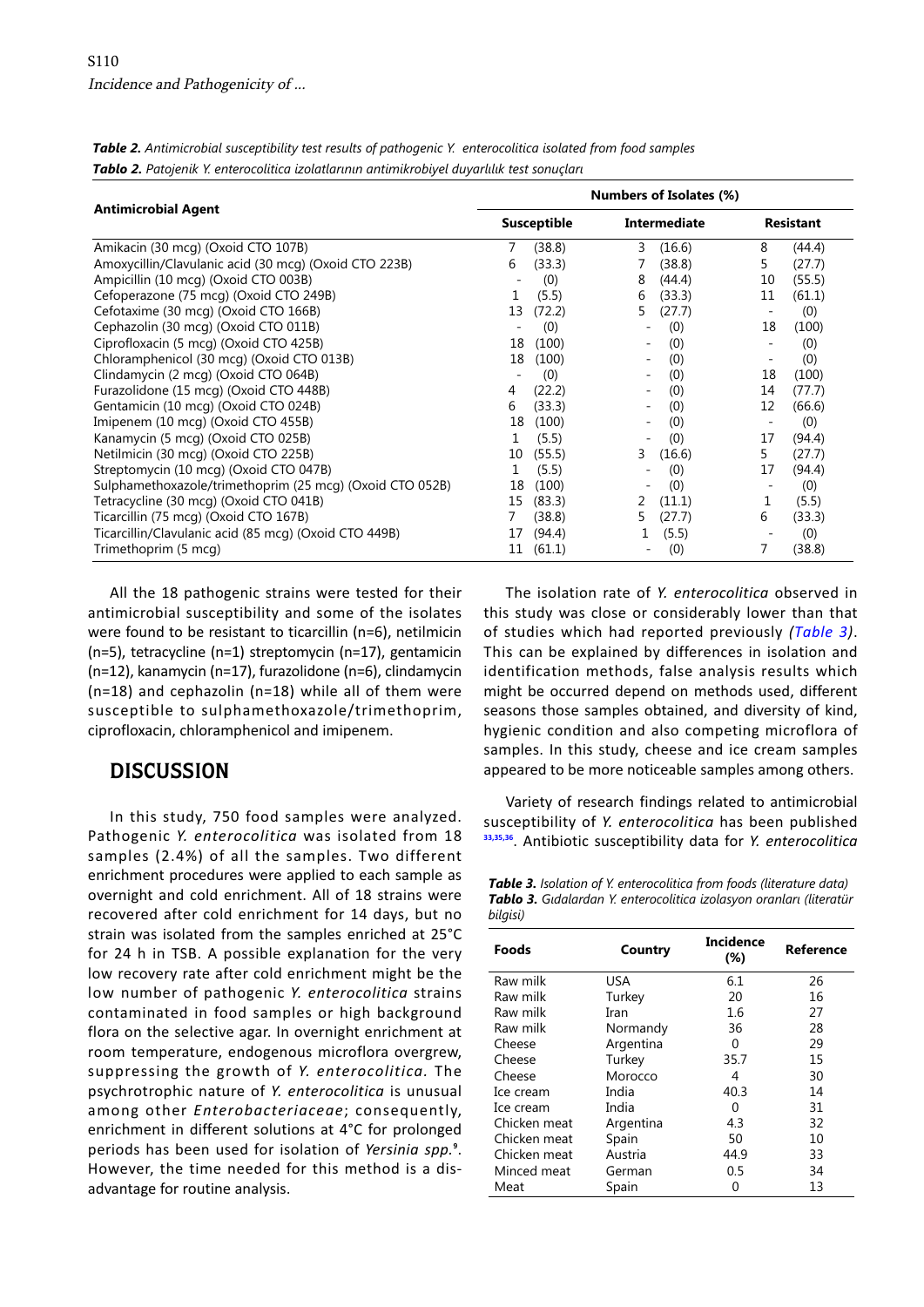<span id="page-4-0"></span>has been somewhat inconsistent and has validated between concordance and nonconcordance among different serogroups and biotypes **<sup>2</sup>** . Aarestrup et al.**[37](#page-5-0)** reported that some of their *Y. enterocolitica* strains were intermediate resistant against ampicillin although it had been previously noted as naturally resistant. Indeed, eight years before that study, Kwaga and Iversen **[38](#page-5-0)** showed that all or most of the strains were resistant against ampicillin, clindamycin, cephazolin and amoxicillinclavulanic acid while 100% of them were susceptible to sulfamethoxazole-trimethoprim, imipenem and ticarcillinclavulanic acid. We also found 8 (44.4%) isolates evaluated as intermediate resistant against ampicillin in addition to 10 (55.5%) resistant strains. Those results are important for their role warning about ampicillin resistance. In another study, Lyons et al.**[39](#page-5-0)** reported that 100% of strains were resistant against tetracycline and trimethoprim. In this study no strain was resistant against trimethoprim and tetracycline. In another study, Pham et al.**[40](#page-5-0)** assessed the antibiotic susceptibility profile of 100 clinical isolates of *Y. enterocolitica.* According to their results, all the 100 isolates were uniformly susceptible to chloramphenicol, ciprofloxacin, gentamicin, tetracycline and trimethoprim. Our findings representing susceptibility of all the strains investigated in this study were parallel to those of Pham et al.**<sup>40</sup>**. In an early study, all *Y. enterocolitica* isolates were subjected to resistance against tetracycline, gentamicin, kanamycin, trimethoprim and chloramphenicol **[33](#page-5-0)**. In this study, antimicrobial susceptibility results of *Y. enterocolitica* isolates were generally similar to that of previous ones. However, it is difficult to predict warning signals about gaining resistance ability of that Yersinia strain in time, investigating just 18 isolates.

Consequently, our results showed that raw and ready to eat animal originated foods tested in this study were contaminated with pathogenic biotype *Y. enterocolitica*  even though in low percentage and thereby represented a risk to the consumers in regard to yersiniosis.

#### **REFERENCES**

**1. Bercovier H, Mollaret HH:** Yersinia. **In,** Krieg NR, Holt JG (Eds): Bergey's Manual of Systematic Bacteriology Vol 1. pp. 498-506, Williams and Wilkins, Baltimore, 1984.

**2. Bottone EJ:** Yersinia enterocolitica: Overview and epidemiological correlates. Microbes Infec, 1, 323-333, 1999.

**3. Sulakvelidze A:** Yersiniae other than Y. enterocolitica, Y. pseudotuberculosis and Y. pestis: The ignored species. Microbes Infec, 2, 497-513, 2000.

**4. Bhagat N, Virdi JS:** Distribution of virulence-associated genes in *Yersinia enterocolitica* biovar 1A correlates with clonal groups and not the source of isolation. FEMS Microbiol Letters, 266, 177-183, 2007.

**5. Bottone EJ:** Yersinia enterocolitica: The charisma continues. Clin Microbiol Rev, 10, 257-276, 1997.

**6. Kapperud G:** Yersinia enterocolitica in food hygiene. Int J Food Microbiol, 12, 53-66, 1991.

**7. Goverde RL, Huis in't Veld JH, Kuster JG, Mooi FR:** The psychrotrophic bacterium Yersinia enterocolitica requires expression of pnp, the gene for polynucleotide phosphoralase, for growth at low temperature (5 degrees C). Mol Microbiol, 28, 555-569, 1998.

**8. Filetici E, Anastasio MP, Pourshaban M, Fantasia M:**  Genotypic and phenotypic characteristics of Yersinia spp. isolates from food and man. Food Microbiol, 17, 261-267, 2000.

**9. Fredriksson Ahomaa M, Korkeala H:** Low occurrence of pathogenic Yersinia enterocolitica in clinical, food and environmental samples: A methodological problem. Clin Microbiol Rev, 16, 220-229, 2003.

**10. Capita R, Alonso-Calleja C, Prieto M, Garcia-Fernandez MC, Moreno B:** Incidence and pathogenicity of Yersinia spp. Isolates from poultry in Spain. Food Microbiol, 19, 295-301, 2002.

**11. Hudson JA, King NJ, Cornelius AJ, Bigwood T, Thom K, Monson S:** Detection, isolation and enumeration of Yersinia enterocolitica from raw pork. Int J Food Microbiol, 123, 25-31, 2008.

**12. Çetinkaya A, Güven A:** [Kars ilinde tüketime sunulan çiğ](http://vetdergi.kafkas.edu.tr/extdocs/7_2/135_142.pdf)  süt ve beyaz peynirlerde Yersinia enterocolitica türlerinin araştırılması. Kafkas Univ Vet Fak Derg, 7 (2): 135-142, 2001.

**13. Soriano JM, Rico H, Molto JC, Manes J:** Incidence of microbial flora in lettuce, meat and Spanish potato omelette from restaurants. Food Microbiol, 18, 159-163, 2001.

**14. Warke R, Kamat A, Kamat M, Thomas P:** Incidence of pathogenic psychotrophs in ice creams sold in some retail outlets in Mumbai. India. Food Cont, 11, 77-83, 2000.

**15. Yucel N, Ulusoy H:** A Turkey survey of hygiene indicator bacteria and Yersinia enterocolitica in raw ilk and cheese samples. Food Cont, 17, 383-388, 2006.

**16. Soyutemiz E, Çetinkaya F, Özakın C, Gedikoğlu S:** Çiğ sütlerde Yersinia enterocolitica varlığının araştırılması. Türk Mikrobiyol Cem Derg, 30, 30-34, 2000.

**17. De Boer E:** Isolation of Yersinia enterocolitica from foods. Int J Food Microbiol, 17, 75-84, 1992.

**18. Fredriksson Ahomaa M, Korte T, Korkeala H:**  Contamination of carcasses, offals and the environmental with yadA-positive Yersinia enterocolitica in a pig slaughterhouse. J Food Prot, 63, 31-35, 2000.

**19. Fredriksson Ahomaa M, Lyhs U, Korte T, Korkeala H:**  Prevalence of pathogenic Yersinia enterocolitica in food samples at retail level in Finland. Arch Lebensmittelhyg, 52, 66-68, 2001.

**20. FDA/CFSAN/BAM:** Yersinia enterocolitica. Bacteriological Analytical Manual Online Chp. 8. US Food and Drug Administration Center for Food Safety and Applied Nutrition. Weagant SD and Feng P, http://www.cfsan.fda.gov/~ebam/ bam-8.html, 2001, Update 2007.

**21. Wauters G, Kandolo K, Janssens M:** Revised biogrouping scheme of Yersinia enterocolitica. Contr Microbiol Immunol, 9, 13-21, 1987.